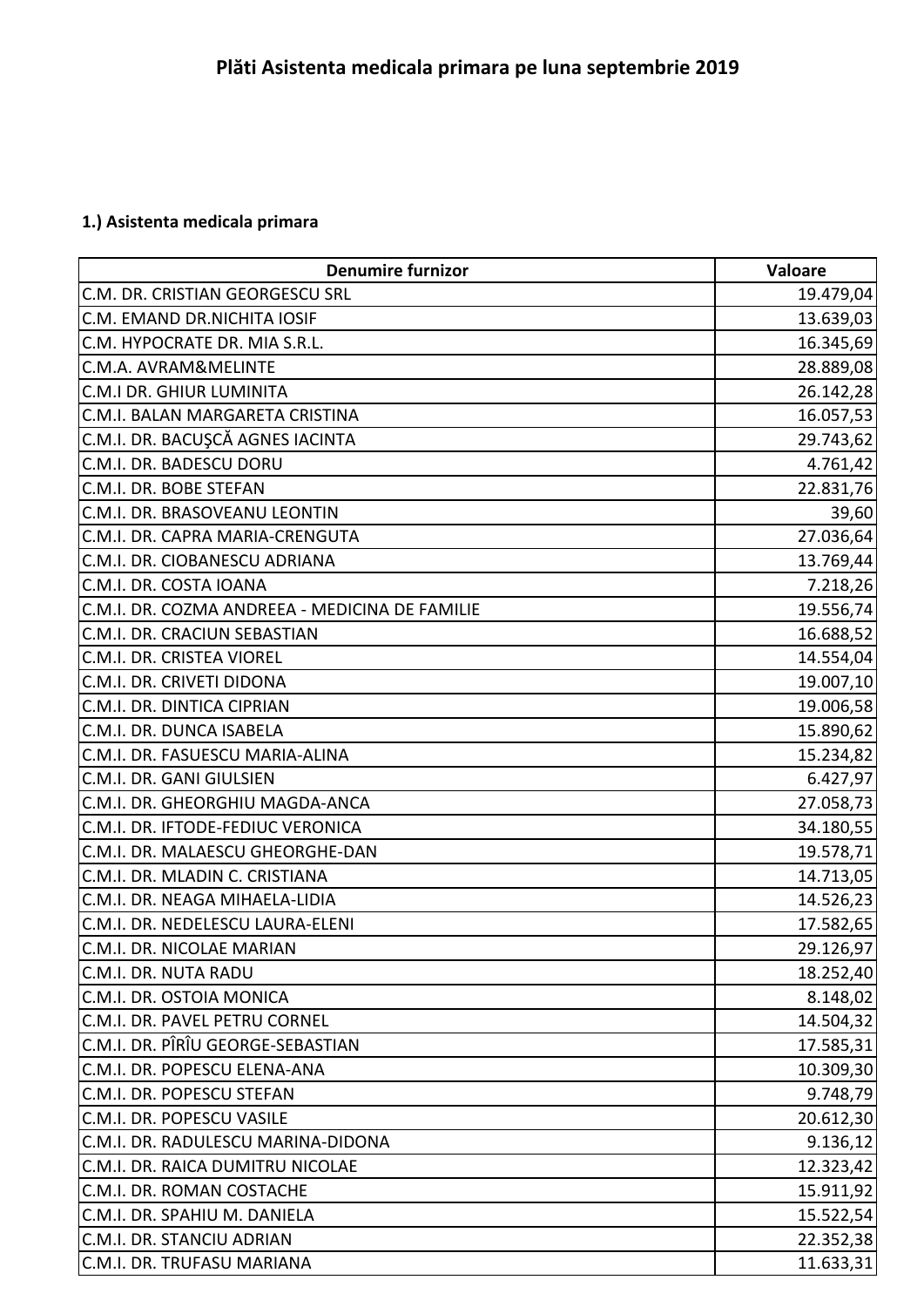| C.M.I. DR. UNGUREANU MARCELA DANIELA                                | 22.868,27  |
|---------------------------------------------------------------------|------------|
| C.M.I. DR.ILIES ILEANA-LUMINITA MEDICINA DE FAMILIE ACUPUNCTURA     | 20.548,72  |
| C.M.I. M.G. DR. BOROS OLIMPIU-RADU                                  | 9.933,66   |
| C.M.I. MED. FAM. DR. MANOLE CORNELIA-ALEXANDRA                      | 18.720,23  |
| C.M.I. STANCIULESCU GEORGIANA                                       | 17.534,84  |
| C.M.I.DR.GHITOIU GHERGHINA                                          | 18.916,90  |
| C.M.I.R. IZVORUL SANATATII S.R.L.                                   | 10.221,43  |
| C.M.M.F. DR MIHAILOV LILIANA                                        | 17.792,69  |
| C.M.MED MIN DR. PRUNA SILVIA                                        | 21.105,30  |
| CAB.MED. GEN. DR. VLASIN SERGIU                                     | 5.833,03   |
| CABINET MEDICAL DE FAMILIE DR. COMISEL GABRIELA SRL                 | 20.395,81  |
| <b>CATMED SRL</b>                                                   | 27.118,49  |
| <b>CAVIMED</b>                                                      | 21.531,19  |
| CENTRUL MEDICAL DE DIAGNOSTIC SI TRATAMENT AMBULATORIU SI MED.      | 601.139,61 |
| <b>PREVENTIVA</b>                                                   |            |
| CENTRUL MEDICAL DIEFFENBACHIA DIAGNOSTIC SRL                        | 17.578,36  |
| <b>CENTRUL MEDICAL LIAD SRL</b>                                     | 10.972,07  |
| CENTRUL MEDICAL RODICA SRL                                          | 22.612,72  |
| CM. DR. CHIORALIA N CARMEN SORINA - CABINETE MEDICALE ASOCIATE MG   | 32.577,64  |
| <b>CMAMF DR. IVANCIU IONEL</b>                                      | 24.094,28  |
| CMAMF DR.ALEXANDRU CRISTINA                                         | 25.548,23  |
| CMI - BUCUR I. ILEANA                                               | 9.671,18   |
| CMI - BUSNEAG I. ILIANA CARMEN                                      | 24.101,65  |
| <b>CMI ALBU DANIEL</b>                                              | 9.223,36   |
| <b>CMI BANU DANIEL</b>                                              | 12.335,20  |
| CMI BARI GHEORGHE IULIANA                                           | 21.006,65  |
| <b>CMI CARTAS DR SAVA DAN</b>                                       | 19.725,95  |
| <b>CMI CRUICU ION</b>                                               | 8.553,04   |
| CMI DERIOIU DANIEL IONUT                                            | 11.170,22  |
| CMI DOGARU P. PETRU                                                 | 14.300,10  |
| CMI DR BUZESCU DAN AUREL                                            | 18.865,36  |
| <b>CMI DR CATOIU LAVINIA</b>                                        | 14.174,80  |
| CMI DR CEAUSU ANDREEA MAGDALENA                                     | 16.865,32  |
| CMI DR DELEANU CRISTIAN-DANIEL                                      | 7.802,24   |
| CMI DR DINULESCU DANIELA MEDICINA DE FAMILE SI RECUPERARE, MEDICINA | 16.876,01  |
| <b>CMI DR DODU CORNELIA</b>                                         | 12.779,35  |
| CMI DR DRAGHICI MARIA ELIDA                                         | 16.940,87  |
| <b>CMI DR FILIP AURELIAN</b>                                        | 12.406,05  |
| CMI DR GHICA-RADU ADRIANA                                           | 25.908,71  |
| <b>CMI DR HOBLE ANA</b>                                             | 21.727,19  |
| <b>CMI DR IONESCU RAFAEL</b>                                        | 17.998,00  |
| CMI DR MUSAT IULIANA                                                | 19.152,12  |
| CMI DR NEGRU CRISTIAN                                               | 7.690,28   |
| CMI DR NICULESCU VICTORITA                                          | 11.272,63  |
| CMI DR POPESCU-LUNGU DANA-OLGA                                      | 18.978,32  |
| <b>CMI DR TINC DOINA</b>                                            | 4.640,28   |
| CMI DR. BIRAU LUIGI GHEORGHE                                        | 22.971,43  |
| CMI DR. BJERKESTRAND ANDREEA FLORINA DANA                           | 21.716,98  |
| CMI DR. CAMBUROV MIHAELA LOREDANA                                   | 12.085,61  |
| CMI DR. CHIFOREANU GABRIEL                                          | 14.118,20  |
| CMI DR. COJOCARU VALENTIN                                           | 7.553,83   |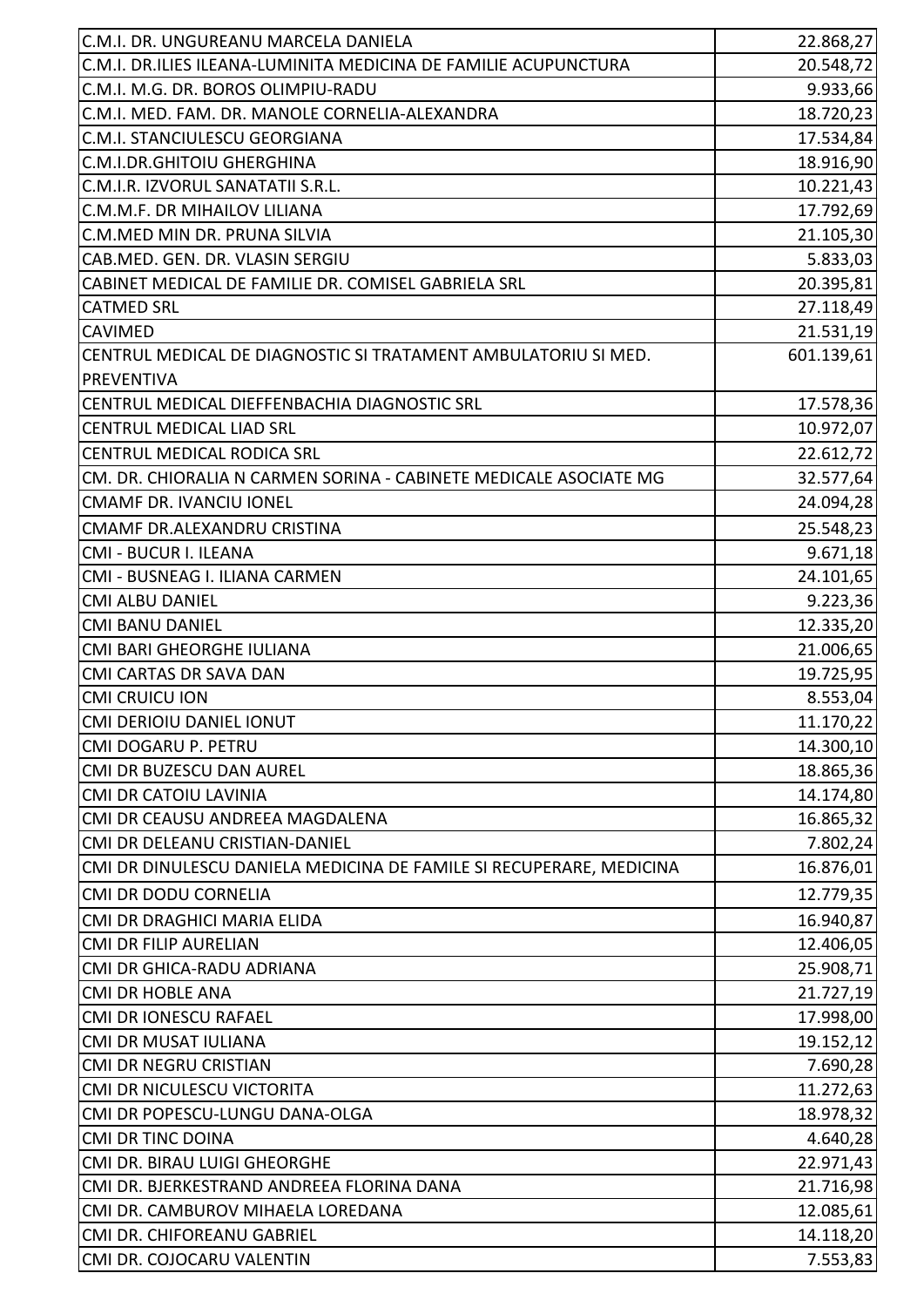| CMI DR. COSTANGIOARA VALERIU                      | 19.985,50 |
|---------------------------------------------------|-----------|
| CMI DR. DUMAN NICOLAE                             | 18.697,16 |
| CMI DR. ENACHE VETURIA MARIA                      | 24.177,11 |
| CMI DR. FLORIAN PETRUTA                           | 11.607,40 |
| CMI DR. GAVRILA CONSTANTIN                        | 16.089,36 |
| CMI DR. GINGU VALI                                | 23.135,75 |
| CMI DR. GUZU CRISTINA                             | 22.863,02 |
| CMI DR. HUDICI VIRGILIU-DANIEL                    | 19.244,21 |
| CMI DR. ILIE MARGARETA                            | 14.440,30 |
| CMI DR. ION MIHAITA EMILIAN                       | 18.498,54 |
| CMI DR. KRAKSNER SRL                              | 12.279,94 |
| CMI DR. LINA ION                                  | 20.334,51 |
| CMI DR. MARGINEAN ANDREEA                         | 17.558,59 |
| CMI DR. NEDELCU VIVIANA                           | 40.528,14 |
| CMI DR. NICOLAE SICINSCHI MIOARA                  | 17.387,49 |
| CMI DR. ONEL MADALINA ELENA                       | 20.562,89 |
| CMI DR. POPA ELENA RAMONA                         | 6.847,65  |
| CMI DR. POPA NICOLAE-CIPRIAN                      | 16.033,88 |
| CMI DR. POPESCU ALEXANDRU                         | 11.056,18 |
| CMI DR. POTOPEA DANIEL                            | 6.935,89  |
| CMI DR. RADUCANU ELENA-IULIANA                    | 17.303,44 |
| CMI DR. RUSI EMILIANA                             | 21.419,20 |
| CMI DR. SANDU CARMEN C.MEDIS                      | 11.442,01 |
| CMI DR. SCHIBA MIHAI NICOLAE                      | 8.613,28  |
| CMI DR. SICLOVAN MARIA                            | 17.091,33 |
| CMI DR. SPINEAN MONICA LUCIANA - MEDIC DE FAMILIE | 22.941,13 |
| <b>CMI DR. STAN RADU</b>                          | 22.096,13 |
| CMI DR. TANASESCU LIVIU                           | 12.371,44 |
| CMI DR. TASCAU CLAUDIU SORIN                      | 19.058,70 |
| CMI DR. TOMA DORIN PETRU                          | 9.048,11  |
| CMI DR. ZANFIR MARIAN                             | 11.368,50 |
| CMI DR.COJOCARU M. GHEORGHE                       | 104,82    |
| CMI DR.MIHAI MIHAELA DANIELA                      | 11.019,06 |
| <b>CMI DR.MIHUT GEORGETA</b>                      | 13.058,16 |
| <b>CMI DR.MITROI CORNEL</b>                       | 19.092,96 |
| CMI DR.PREDETEANU NARCISA                         | 15.485,09 |
| CMI DR.STEFANESCU CRISTINA                        | 15.548,75 |
| CMI DR.TRANDAFIR ILEANA                           | 14.631,21 |
| <b>CMI DR.TUDOSE CRISTIAN</b>                     | 16.770,53 |
| <b>CMI GHINEA ILEANA</b>                          | 14.848,78 |
| CMI MF DR. RUSU FLORIN                            | 20.118,89 |
| <b>CMI NEAGOE IRINA</b>                           | 18.750,32 |
| CMI PASLARU IULIANA-MIHAELA                       | 13.972,79 |
| <b>CMI SECRERIU VIRGIL</b>                        | 20.590,88 |
| <b>CMI TIPISCA SIMONA</b>                         | 10.281,30 |
| CMI UNGURU MIHAELA                                | 24.602,81 |
| CMMF DR. IRIMIA I. EMILIA ALINA                   | 20.460,26 |
| DODI 5109 S.R.L.                                  | 9.869,18  |
| DR.MORARU LUCIAN-CAB.CERC MILITAR                 | 19.885,01 |
| <b>MARINA MED SRL</b>                             | 23.745,83 |
| <b>MED SAN FAM SRL</b>                            | 22.053,20 |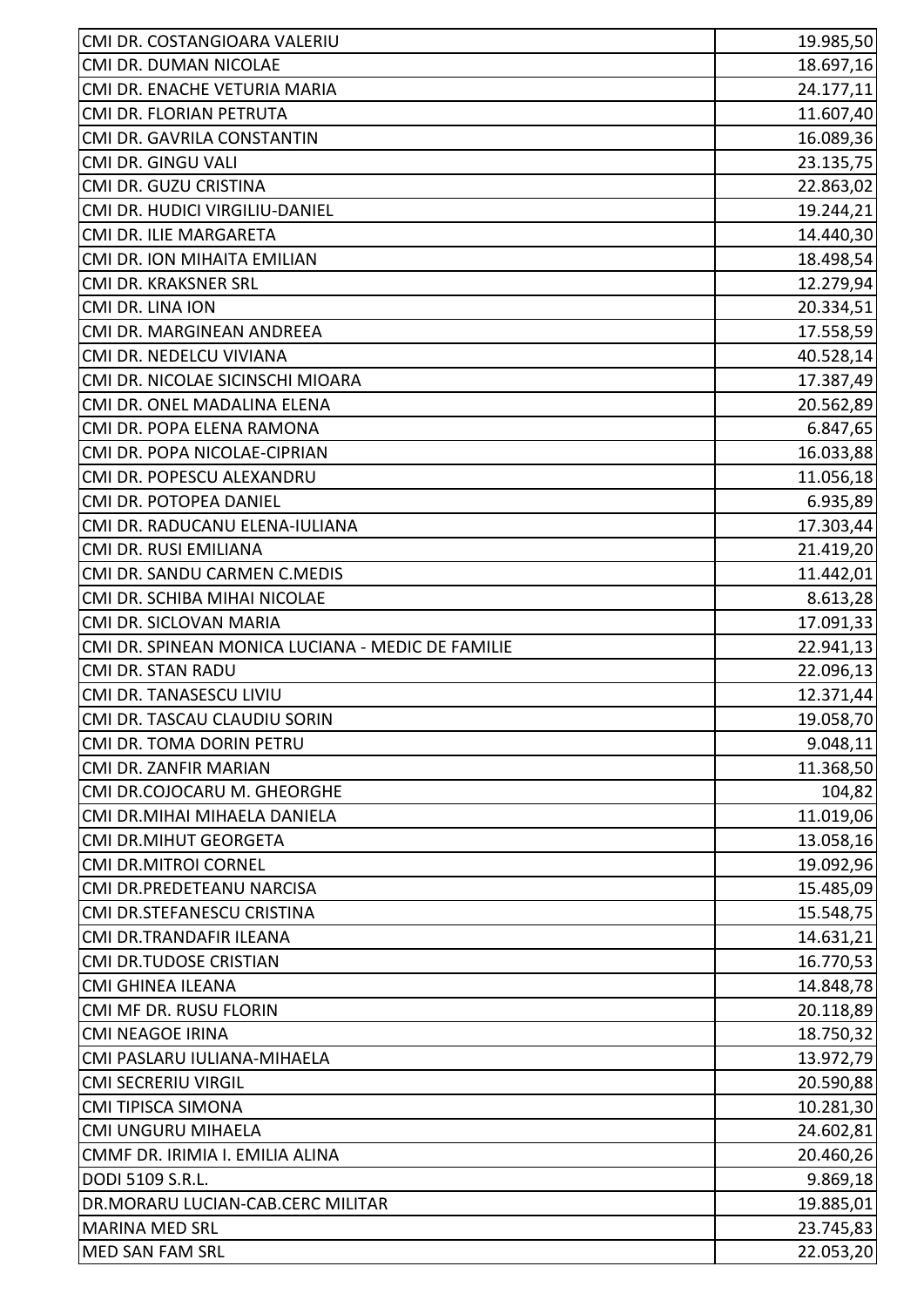| <b>MEDFAMGRIG</b>                        | 18.694,04 |
|------------------------------------------|-----------|
| <b>MEDICAL CLASS SRL</b>                 | 33.283,97 |
| METROPOLIS MEDICAL CENTER SRL            | 8.821,72  |
| NICOMED ALFA SRL                         | 18.452,99 |
| OMNIPRAX MEDICALS S.R.L.                 | 26.004,30 |
| <b>PRANA SERV</b>                        | 7.981,54  |
| PSYHO-SOMA MED SRL                       | 23.660,00 |
| S.C. CABINET MEDICAL DR. LUCA S.R.L.     | 6.810,32  |
| S.C. CHIFANMED S.R.L.                    | 29.951,15 |
| S.C. DINU UROMEDICA SRL                  | 9.323,17  |
| S.C. DR. BLAJ ST. CABINET MEDICAL S.R.L. | 14.028,46 |
| S.C. FOCUS LAB PLUS S.R.L.               | 27.754,39 |
| S.C. HOMESON S.R.L.                      | 21.073,98 |
| S.C. LASER MED S.R.L.                    | 12.897,58 |
| S.C. LAUNER FARM S.R.L.                  | 64.435,78 |
| S.C. MEIROSU MED S.R.L.                  | 27.822,10 |
| S.C. MICS MED S.R.L.                     | 8.300,83  |
| S.C. NICOMED S.R.L.                      | 77.366,89 |
| S.C. PANAX MED S.R.L.                    | 9.321,59  |
| S.C. SANILIFE HEALTH S.R.L.              | 12.247,09 |
| S.C.C.M. DR. GHEORGHE SORIN S.R.L.       | 25.643,42 |
| S.C.C.M. DR. STAN S.R.L.                 | 17.696,35 |
| S.C.M. PRIMA                             | 26.935,19 |
| SC ALESSIA MED SRL                       | 15.527,79 |
| <b>SC AMICUS MED SRL</b>                 | 26.071,33 |
| <b>SC ANALIZE LABORATOR SRL</b>          | 15.281,13 |
| SC ANGI MED CENTER TOP SRL               | 7.451,19  |
| <b>SC BADIMEDSAN SRL</b>                 | 19.212,30 |
| <b>SC BERCENI MEDICAL SRL</b>            | 14.834,47 |
| <b>SC BORUM MEDICAL SRL</b>              | 28.438,34 |
| SC CAB.MED.DR.BUNDA ACHIM EMIL SRL       | 24.573,11 |
| <b>SC CABIMEDPLUS SRL</b>                | 23.617,11 |
| <b>SC CENTRUL MEDICAL GIRO SRL</b>       | 26.458,75 |
| SC CENTRUL MEDICAL NICOMED SRL           | 17.500,52 |
| SC CENTRUL MEDICAL TINERETULUI SRL       | 29.553,93 |
| SC CHIAJNA MEDICAL CENTER SRL            | 9.546,72  |
| SC CLINICA SF. LUCIA                     | 6.605,96  |
| <b>SC CLUBUL SANATATII SRL</b>           | 4.096,51  |
| <b>SC DR HRIMIUC MINODORA SRL</b>        | 20.280,46 |
| SC ECHILIBRIUM MEDICAL SRL               | 15.213,42 |
| SC ECOFAMCLINICA SRL                     | 8.807,64  |
| <b>SC FAMILY PRAXIS SRL</b>              | 18.757,25 |
| SC FAMILYMED CHIOSAC ANDREEA SRL         | 19.923,26 |
| <b>SC GRIKAMED SRL</b>                   | 18.207,37 |
| SC HOLISTIC MED SRL                      | 18.964,92 |
| SC HUMAN MEDICAL CENTER SRL              | 30.071,71 |
| SC KASYA MEDICAL CENTER                  | 22.925,26 |
| <b>SC MEDEX SRL</b>                      | 18.554,33 |
| <b>SC MEDICAL MOTION SRL</b>             | 11.483,47 |
| SC MEMORMED S.R.L.                       | 30.802,39 |
| <b>SC MY CLINIC FOCSANI SRL</b>          | 47.093,76 |